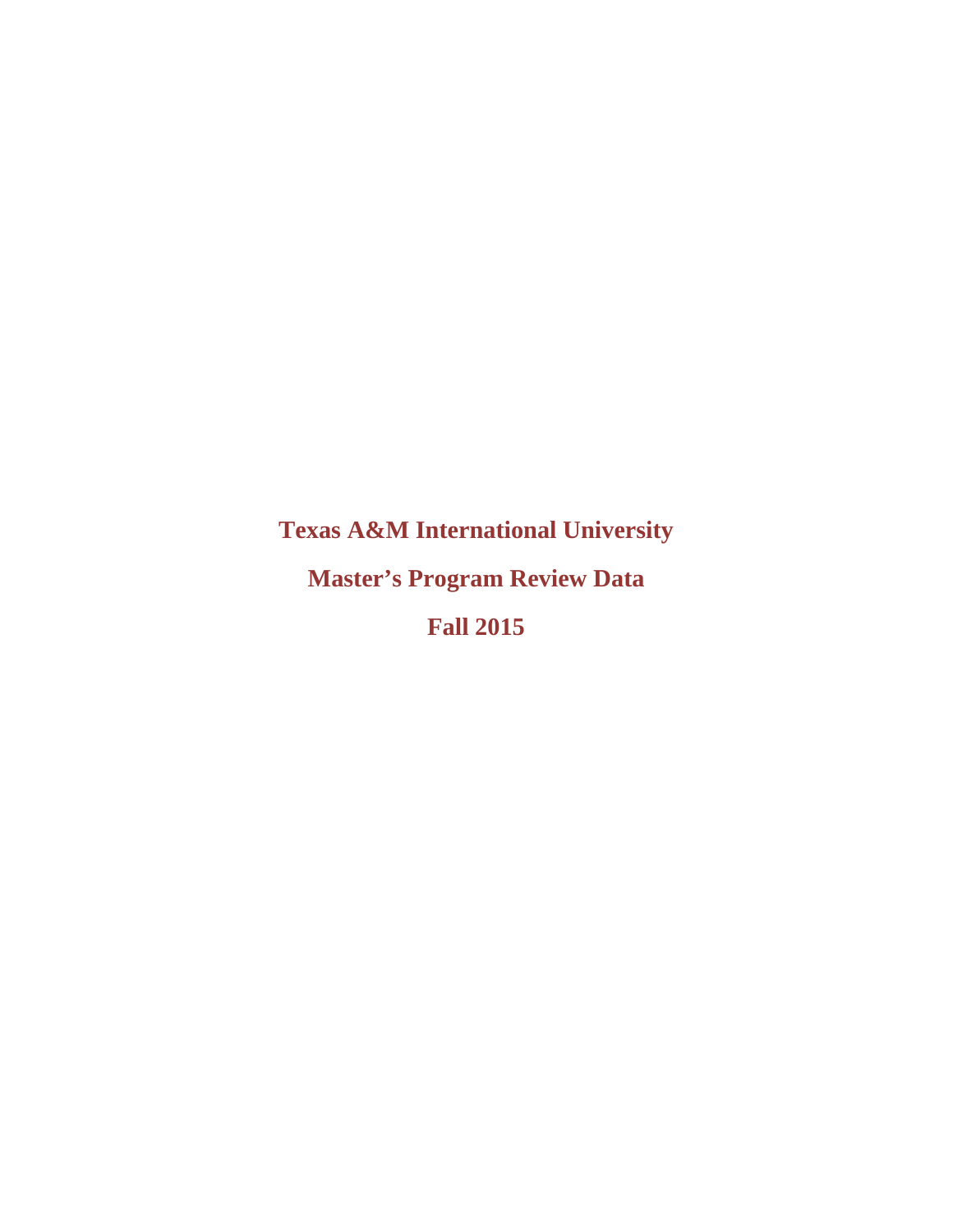## **Texas A&M International University Graduate Enrollment By College, Degree and Major Fall 2012 and Fall 2013**

|                  |                        |                                              |                |                |                      |                  |            |                       | <b>Semester</b> |                     |                     |                  |            |                       |
|------------------|------------------------|----------------------------------------------|----------------|----------------|----------------------|------------------|------------|-----------------------|-----------------|---------------------|---------------------|------------------|------------|-----------------------|
|                  |                        |                                              |                |                |                      | <b>Fall 2012</b> |            |                       |                 |                     |                     | <b>Fall 2013</b> |            |                       |
| College          | <b>Degree</b>          | Major                                        | Grad<br>Cnt    | Full<br>Time   | Part<br><b>Time</b>  | %FT              | <b>SCH</b> | <b>FTE</b><br>[SCH/9] | Grad<br>Cnt     | Full<br><b>Time</b> | Part<br><b>Time</b> | %FT              | <b>SCH</b> | <b>FTE</b><br>[SCH/9] |
| <b>AS</b>        | $\mathbf{M}\mathbf{A}$ | <b>Counseling Psychology</b>                 | 61             | 20             | 41                   | 32.79            | 396        | 44.00                 | 51              | 12                  | 39                  | 23.53            | 303        | 33.67                 |
|                  |                        | English                                      | 19             | 5              | 14                   | 26.32            | 120        | 13.33                 | 16              | 3                   | 13                  | 18.75            | 99         | 11.00                 |
|                  |                        | History                                      | $\mathfrak{S}$ | $\overline{2}$ | 3                    | 40.00            | 30         | 3.33                  | $\overline{2}$  |                     |                     | 50.00            | 12         | 1.33                  |
|                  |                        | <b>History and Political Thought</b>         | 12             | 3              | 9                    | 25.00            | 75         | 8.33                  | 18              | $\overline{3}$      | 15                  | 16.67            | 111        | 12.33                 |
|                  |                        | Lang, Lit & Translation                      | $\overline{2}$ |                |                      | 50.00            | 12         | 1.33                  | 10              | $\overline{2}$      | 8                   | 20.00            | 63         | 7.00                  |
|                  |                        | <b>Political Science</b>                     | $\Delta$       | $\overline{2}$ | $\overline{c}$       | 50.00            | 30         | 3.33                  | $\overline{c}$  | $\Omega$            | $\overline{2}$      | .00              | 9          | 1.00                  |
|                  |                        | <b>Sociology</b>                             | 12             |                | 11                   | 8.33             | 63         | 7.00                  | 9               |                     | 8                   | 11.11            | 48         | 5.33                  |
|                  |                        | <b>Spanish</b>                               | 14             | $\mathbf{2}$   | 12                   | 14.29            | 81         | 9.00                  | $\overline{7}$  |                     | 6                   | 14.29            | 36         | 4.00                  |
|                  | <b>MPA</b>             | <b>Public Administration</b>                 | 26             | 3              | 23                   | 11.54            | 144        | 16.00                 | 36              | 8                   | 28                  | 22.22            | 231        | 25.67                 |
|                  | <b>MS</b>              | <b>Biology</b>                               | 28             | 14             | 14                   | 50.00            | 211        | 23.44                 | 34              | 21                  | 13                  | 61.76            | 260        | 28.89                 |
|                  |                        | <b>Criminal Justice</b>                      | 31             | 6              | 25                   | 19.35            | 189        | 21.00                 | 45              | 14                  | 31                  | 31.11            | 309        | 34.33                 |
|                  |                        | <b>Mathematics</b>                           | 11             | 8              | 3                    | 72.73            | 80         | 8.89                  | 9               |                     | 5                   | 44.44            | 63         | 7.00                  |
|                  |                        | Psychology                                   | 19             | $\overline{4}$ | 15                   | 21.05            | 109        | 12.11                 | 16              |                     | 12                  | 25.00            | 102        | 11.33                 |
| <b>Total AS</b>  |                        |                                              | 244            | 71             | 173                  | 29.10            | 1540       | 171.11                | 255             | 74                  | 181                 | 29.02            | 1646       | 182.89                |
| <b>ED</b>        | <b>MS</b>              | <b>Curriculum and Instruction</b>            |                | 3              |                      | 12.50            | 128        | 14.22                 | 52              |                     | 48                  |                  |            |                       |
|                  |                        | <b>Education Intervent for Autism</b>        | 24             | $\mathbf{0}$   | 21<br>$\overline{4}$ | .00              | 25         | 2.78                  | $\mathbf{1}$    | 4<br>$\Omega$       |                     | 7.69<br>.00      | 300        | 33.33<br>.11          |
|                  |                        | <b>School Counseling</b>                     | 39             | $\mathbf{0}$   | 39                   | .00              | 209        | 23.22                 | 46              | 10                  | 36                  | 21.74            | 288        | 32.00                 |
|                  |                        | <b>Special Education</b>                     | 26             | $\overline{2}$ | 24                   | 7.69             | 156        | 17.33                 | 23              | 3                   | 20                  | 13.04            | 142        | 15.78                 |
|                  | <b>MSED</b>            | <b>Bilingual Education</b>                   | 14             | $\overline{c}$ | 12                   | 14.29            | 81         | 9.00                  | 8               | $\Omega$            | 8                   | .00              | 42         | 4.67                  |
|                  |                        | <b>Early Childhood Education</b>             | 3              | $\overline{0}$ | 3                    | .00              | 12         | 1.33                  |                 |                     |                     |                  |            |                       |
|                  |                        | <b>Educational Administration</b>            | 82             | 16             | 66                   | 19.51            | 498        | 55.33                 | 68              |                     | 64                  | 5.88             | 390        | 43.33                 |
|                  |                        | <b>Reading</b>                               | $\mathfrak{D}$ | $\overline{0}$ | $\overline{c}$       | .00              | 12         | 1.33                  | 5               | $\mathbf{1}$        | $\Delta$            | 20.00            | 33         | 3.67                  |
| <b>Total ED</b>  |                        |                                              | 194            | 23             | 171                  | 11.86            | 1121       | 124.56                | 203             | 22                  | 181                 | 10.84            | 1196       | 132.89                |
|                  |                        |                                              |                |                |                      |                  |            |                       |                 |                     |                     |                  |            |                       |
| <b>NH</b>        | <b>MSN</b>             | <b>Nurse Practitioner</b>                    | 26             | $\mathbf{0}$   | 26                   | .00              | 171        | 19.00                 | 29              | $\overline{0}$      | 29                  | .00              | 174        | 19.33                 |
|                  |                        | <b>Nursing Administration</b>                |                |                |                      |                  |            |                       | 10              | $\overline{0}$      | 10                  | .00              | 60         | 6.67                  |
| <b>Total NH</b>  |                        |                                              | 26             | $\bf{0}$       | 26                   | .00              | 171        | 19.00                 | 39              | $\bf{0}$            | 39                  | .00              | 234        | 26.00                 |
|                  |                        |                                              |                |                |                      |                  |            |                       |                 |                     |                     |                  |            |                       |
| <b>SSB</b>       | <b>MBA</b>             | <b>Business Administration</b>               | 8              | $\overline{c}$ | 6                    | 25.00            | 48         | 5.33                  | $\overline{4}$  |                     | 3                   | 25.00            | 24         | 2.67                  |
|                  |                        | <b>International Banking</b>                 |                | $\overline{0}$ |                      | .00              | 6          | .67                   |                 |                     |                     |                  |            |                       |
|                  |                        | <b>International Trade</b>                   |                |                |                      | 25.00            | 27         | 3.00                  | $\overline{c}$  | $\overline{0}$      | $\overline{2}$      | .00              | 6          | .67                   |
|                  |                        | MBA - Accounting                             | 15             | 3              | 12                   | 20.00            | 96         | 10.67                 | 3               | $\overline{2}$      |                     | 66.67            | 21         | 2.33                  |
|                  |                        | <b>MBA</b> - Information Systems             | $\mathbf{5}$   | -1             | $\overline{4}$       | 20.00            | 33         | 3.67                  |                 |                     |                     |                  |            |                       |
|                  |                        | <b>MBA</b> - International Banking & Finance | 10             |                | 6                    | 40.00            | 69         | 7.67                  | 11              | 6                   | 5                   | 54.55            | 84         | 9.33                  |
|                  |                        | <b>MBA - International Business Admin</b>    | $77\,$         | 11             | 66                   | 14.29            | 459        | 51.00                 | 98              | $\mathfrak{S}$      | 93                  | 5.10             | 556        | 61.78                 |
|                  |                        | <b>MBA</b> - International Finance           |                | $\mathbf{0}$   |                      | .00              | 18         | 2.00                  |                 | $\overline{0}$      | $\mathbf{1}$        | .00              | 6          | .67                   |
|                  |                        | <b>MBA</b> - Management                      | 50             |                | 46                   | 8.00             | 282        | 31.33                 | 59              | 8                   | 51                  | 13.56            | 354        | 39.33                 |
|                  |                        | <b>MBA</b> - Marketing                       | 8              | 3              | 5                    | 37.50            | 57         | 6.33                  | $\overline{c}$  | $\overline{0}$      | $\overline{2}$      | .00              | 9          | 1.00                  |
|                  | <b>MPACC</b>           | <b>Accounting</b>                            | 36             | $\overline{c}$ | 34                   | 5.56             | 177        | 19.67                 | 30              | 5 <sup>1</sup>      | 25                  | 16.67            | 174        | 19.33                 |
|                  | <b>MS</b>              | <b>Information Systems</b>                   | 19             | 12             | $\tau$               | 63.16            | 165        | 18.33                 | 36              | 17                  | 19                  | 47.22            | 256        | 28.44                 |
| <b>Total SSB</b> |                        |                                              | 237            | 43             | 194                  | 18.14            | 1437       | 159.67                | 246             | 44                  | 202                 | 17.89            | 1490       | 165.56                |
| <b>Total</b>     |                        |                                              | 701            | 137            | 564                  | 19.54            | 4269       | 474.33                | 743             | 140                 | 603                 | 18.84            | 4566       | 507.33                |

*WebFocus: IR\_PGM-REV-ENR-2015 as of 12/01/15* 

*Note: Report Excludes Non-Degree Students*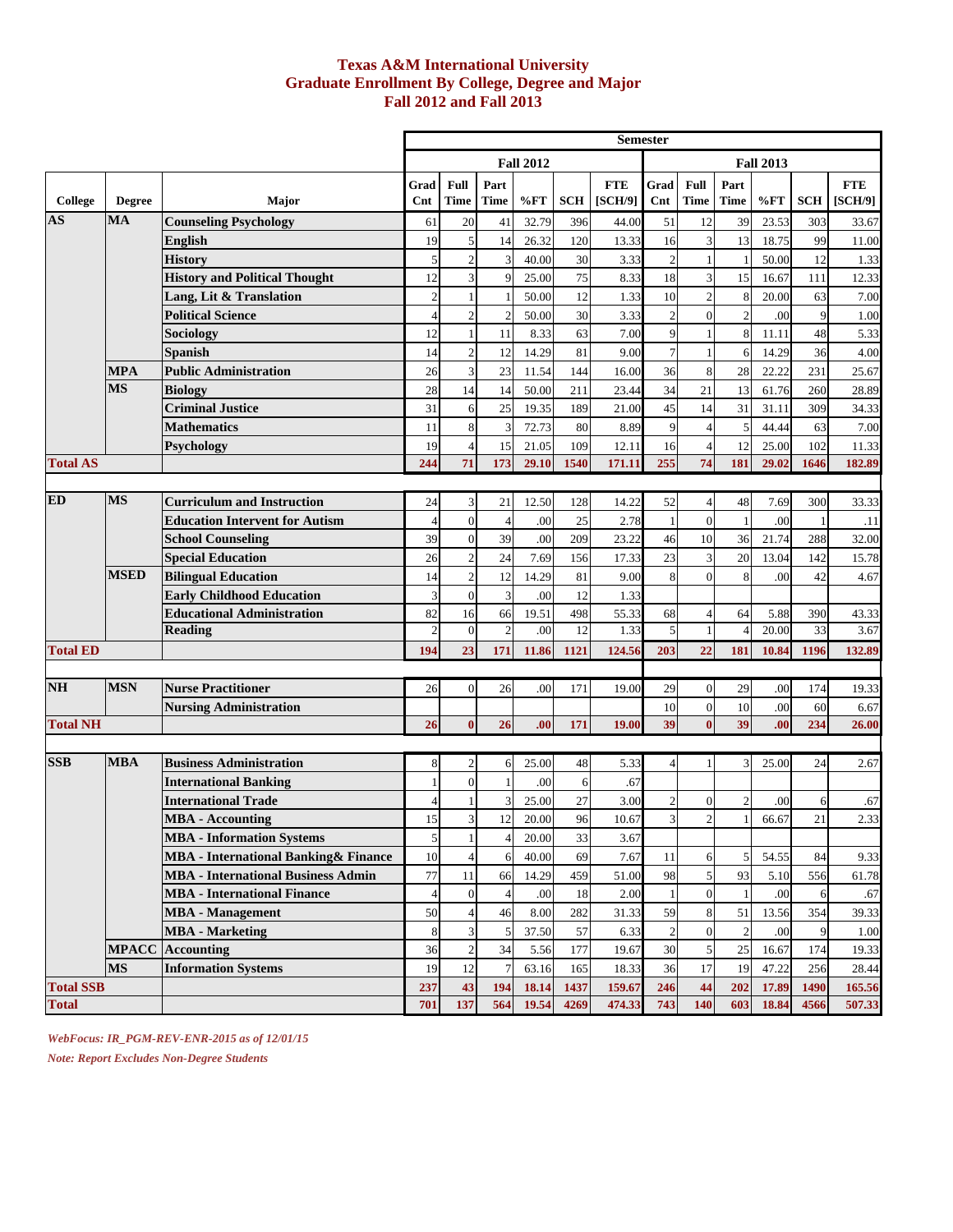## **Texas A&M International University Graduate Enrollment By College, Degree and Major Fall 2014 and Fall 2015**

|                          |                         |                                              |                          |                     |                          | <b>Fall 2014</b> |            |                       |                |                     |                     | <b>Fall 2015</b> |            |                       |
|--------------------------|-------------------------|----------------------------------------------|--------------------------|---------------------|--------------------------|------------------|------------|-----------------------|----------------|---------------------|---------------------|------------------|------------|-----------------------|
| College                  | <b>Degree</b>           | Major                                        | Grad<br>$\mathbf{Cnt}$   | Full<br><b>Time</b> | Part<br>Time             | %FT              | <b>SCH</b> | <b>FTE</b><br>[SCH/9] | Grad<br>Cnt    | Full<br><b>Time</b> | Part<br><b>Time</b> | %FT              | <b>SCH</b> | <b>FTE</b><br>[SCH/9] |
| AS                       | <b>MA</b>               | <b>Communication</b>                         |                          |                     |                          |                  |            |                       | 13             | $\overline{c}$      | 11                  | 15.38            | 81         | 9.00                  |
|                          |                         | <b>Counseling Psychology</b>                 | 45                       | 17                  | 28                       | 37.78            | 304        | 33.78                 | 32             | 20                  | 12                  | 62.50            | 237        |                       |
|                          |                         |                                              | 17                       |                     |                          |                  |            |                       | 21             |                     | 14                  | 33.33            |            | 26.33                 |
|                          |                         | <b>English</b>                               |                          |                     | 16                       | 5.88             | 93         | 10.33                 |                |                     |                     |                  | 135        | 15.00                 |
|                          |                         | <b>History and Political Thought</b>         | 18                       | 5                   | 13                       | 27.78            | 114        | 12.67                 | 22             | 5                   | 17                  | 22.73            | 130        | 14.44                 |
|                          |                         | Lang, Lit & Translation                      | 16                       | 3                   | 13                       | 18.75            | 99         | 11.00                 | 21             | 6                   | 15                  | 28.57            | 135        | 15.00                 |
|                          |                         | <b>Rhetoric and Comp-Thesis</b>              | $\mathbf{1}$             | $\overline{0}$      |                          | .00              | 3          | .33                   |                | $\Omega$            | $\mathbf{1}$        | .00              | 3          | .33                   |
|                          |                         | Sociology                                    | 13                       | $\overline{c}$      | 11                       | 15.38            | 75         | 8.33                  | 13             |                     | 11                  | 15.38            | 72         | 8.00                  |
|                          |                         | <b>Spanish</b>                               | 5                        | $\overline{c}$      |                          | 40.00            | 33         | 3.67                  |                |                     |                     |                  |            |                       |
|                          |                         | <b>Undeclared</b>                            | $\overline{2}$           | $\mathbf{0}$        | $\overline{2}$           | .00              | 12         | 1.33                  |                |                     |                     |                  |            |                       |
|                          | <b>MPA</b><br><b>MS</b> | <b>Public Administration</b>                 | 40                       |                     | 39                       | 2.50             | 201        | 22.33                 | 32             |                     | 31                  | 3.13             | 156        | 17.33                 |
|                          |                         | <b>Biology</b>                               | 36                       | 18                  | 18                       | 50.00            | 263        | 29.22                 | 39             | 14                  | 25                  | 35.90            | 262        | 29.11                 |
|                          |                         | <b>Criminal Justice</b>                      | 33                       | $\mathbf{0}$        | 33                       | .00              | 111        | 12.33                 | 24             | $\overline{0}$      | 24                  | .00              | 90         | 10.00                 |
|                          |                         | <b>Mathematics</b>                           | 9                        | 6                   | 3                        | 66.67            | 72         | 8.00                  | 8              | 3                   | 5                   | 37.50            | 48         | 5.33                  |
|                          |                         | Psychology                                   | 10                       | $\mathbf{0}$        | 10                       | .00              | 45         | 5.00                  | 29             | 6                   | 23                  | 20.69            | 183        | 20.33                 |
| <b>Total AS</b>          |                         |                                              | 245                      | 55                  | 190                      | 22.45            | 1425       | 158.33                | 255            | 66                  | 189                 | 25.88            | 1532       | 170.22                |
|                          |                         |                                              |                          |                     |                          |                  |            |                       |                |                     |                     |                  |            |                       |
| <b>ED</b>                | <b>MA</b>               | <b>Education</b>                             |                          |                     |                          |                  |            |                       | 25             | 2                   | 23                  | 8.00             | 147        | 16.33                 |
|                          | <b>MS</b>               | <b>Curriculum and Instruction</b>            | 30                       | $\overline{2}$      | 28                       | 6.67             | 171        | 19.00                 | 26             | $\Omega$            | 26                  | .00              | 141        | 15.67                 |
| <b>MSED</b>              |                         | <b>Educational Administration</b>            |                          |                     |                          |                  |            |                       | $\overline{2}$ | $\theta$            | $\sqrt{2}$          | .00              | 9          | 1.00                  |
|                          |                         | <b>School Counseling</b>                     | 50                       | 19                  | 31                       | 38.00            | 348        | 38.67                 | 52             | 22                  | 30                  | 42.31            | 372        | 41.33                 |
|                          |                         | <b>Special Education</b>                     | 24                       | 4                   | 20                       | 16.67            | 144        | 16.00                 | 29             | 3                   | 26                  | 10.34            | 177        | 19.67                 |
|                          |                         | <b>Bilingual Education</b>                   |                          |                     |                          |                  |            |                       | $\overline{2}$ | $\Omega$            | $\overline{c}$      | .00              | 12         | 1.33                  |
|                          |                         | <b>Educational Administration</b>            | 57                       | 5                   | 52                       | 8.77             | 300        | 33.33                 | 44             |                     | 43                  | 2.27             | 240        | 26.67                 |
|                          |                         | <b>Reading</b>                               | $\overline{\mathcal{L}}$ |                     |                          | 25.00            | 27         | 3.00                  | 3              | $\theta$            | 3                   | .00              | 18         | 2.00                  |
| <b>Total ED</b>          |                         |                                              | 165                      | 31                  | 134                      | 18.79            | 990        | 110.00                | 183            | 28                  | 155                 | 15.30            | 1116       | 124.00                |
|                          |                         |                                              |                          |                     |                          |                  |            |                       |                |                     |                     |                  |            |                       |
| <b>NH</b>                | <b>MSN</b>              | <b>Nurse Practitioner</b>                    | 19                       | $\boldsymbol{0}$    | 19                       | .00              | 123        | 13.67                 | 30             | $\Omega$            | 30                  | .00              | 185        | 20.56                 |
|                          |                         | <b>Nursing Administration</b>                | $\overline{4}$           | $\mathbf{0}$        | $\overline{\mathcal{A}}$ | .00              | 28         | 3.11                  | 10             | $\overline{0}$      | 10                  | .00              | 57         | 6.33                  |
| <b>Total NH</b>          |                         |                                              | 23                       | $\bf{0}$            | 23                       | .00              | 151        | 16.78                 | 40             | $\mathbf{0}$        | 40                  | .00              | 242        | 26.89                 |
|                          |                         |                                              |                          |                     |                          |                  |            |                       |                |                     |                     |                  |            |                       |
| <b>SSB</b><br><b>MBA</b> |                         | <b>International Trade</b>                   | 1                        | 1                   | $\overline{0}$           | 100.00           | 9          | 1.00                  |                |                     |                     |                  |            |                       |
|                          |                         | <b>MBA</b> - Accounting                      |                          |                     |                          |                  |            |                       |                | $\overline{0}$      | $\mathbf{1}$        | .00              | 3          | .33                   |
|                          |                         | <b>MBA</b> - International Banking & Finance | 23                       | 8                   | 15                       | 34.78            | 156        | 17.33                 | 15             | $\overline{4}$      | $11\,$              | 26.67            | 93         | 10.33                 |
|                          |                         | <b>MBA</b> - International Business Admin    | 87                       | 13                  | 74                       | 14.94            | 549        | 61.00                 | 75             | 13                  | 62                  | 17.33            | 480        | 53.33                 |
|                          |                         | <b>MBA</b> - Management                      | 69                       | 18                  | 51                       | 26.09            | 468        | 52.00                 | 68             | 10                  | 58                  | 14.71            | 400        | 44.44                 |
|                          |                         | <b>MBA</b> - Marketing                       | $\mathbf{1}$             | $\mathbf{0}$        |                          | .00              | 3          | .33                   |                |                     |                     |                  |            |                       |
|                          | <b>MPACC</b>            | <b>Accounting</b>                            | 45                       | 16                  | 29                       | 35.56            | 309        | 34.33                 | 32             | 15                  | 17                  | 46.88            | 246        | 27.33                 |
|                          | <b>MS</b>               | <b>Information Systems</b>                   | 62                       | 44                  | 18                       | 70.97            | 623        | 69.22                 | 89             | 68                  | 21                  | 76.40            | 891        | 99.00                 |
| <b>Total SSB</b>         |                         |                                              | 288                      | 100                 | 188                      | 34.72            | 2117       | 235.22                | 280            | 110                 | 170                 | 39.29            | 2113       | 234.78                |
| <b>Total</b>             |                         |                                              | 721                      | 186                 | 535                      | 25.80            | 4683       | 520.33                | 758            | 204                 | 554                 | 26.91            | 5003       | 555.89                |

*WebFocus: IR\_PGM-REV-ENR-2015 as of 12/01/15 Note: Report Excludes Non-Degree Students*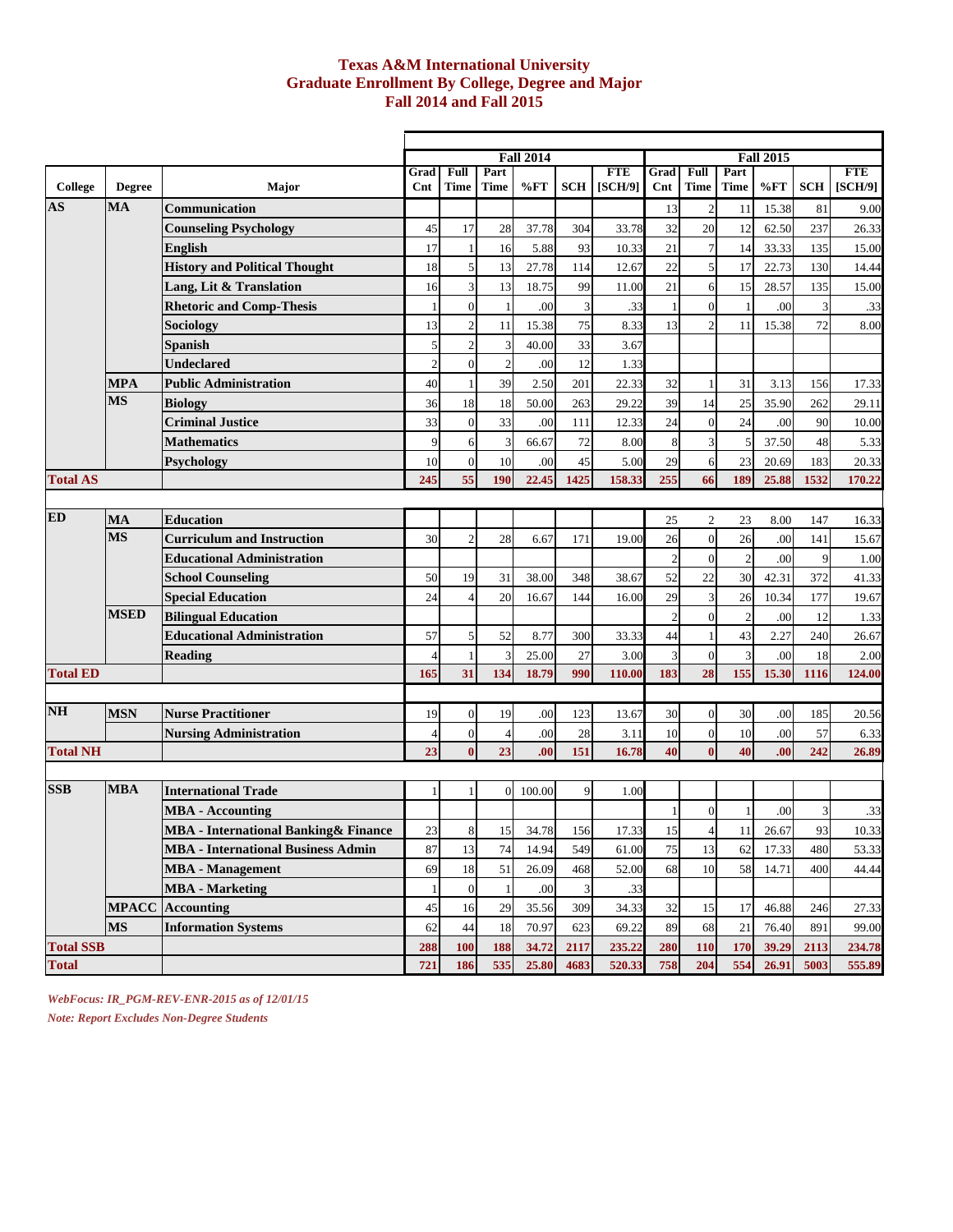Texas A & M International University<br>Graduate Enrollment By Major Across Ethnicity and Gender<br>Fall 2012 and Fall 2013 **Graduate Enrollment By Major Across Ethnicity and Gender Texas A & M International University Fall 2012 and Fall 2013**

|                  |               |                                           |                                 |                   |           |                        |                 |                                 |              |                        |                              |               | Semester                      |                        |           |               |           |                  |                            |           |           |                             |                |                |
|------------------|---------------|-------------------------------------------|---------------------------------|-------------------|-----------|------------------------|-----------------|---------------------------------|--------------|------------------------|------------------------------|---------------|-------------------------------|------------------------|-----------|---------------|-----------|------------------|----------------------------|-----------|-----------|-----------------------------|----------------|----------------|
|                  |               |                                           |                                 |                   |           |                        |                 | <b>Fall 2012</b>                |              |                        |                              |               |                               |                        |           |               |           | <b>Fall 2013</b> |                            |           |           |                             |                |                |
|                  |               |                                           | Amer<br>$\overline{\mathbf{h}}$ | Asian             | Black     | $_{\rm Haw}$           | Hisp            | White                           | Multi        |                        | Unk                          | Inter         | Amer<br>$\mathbf{h}$<br>Total |                        | Asian     | <b>Black</b>  | Haw       | Hisp             | White                      | Multi     |           | Ŭnk                         | Inter          | Total          |
|                  |               |                                           |                                 | Þ<br>$\mathbf{r}$ | N<br>E,   | N                      | N<br>国          | E,                              | z<br>N       | E                      | $\vert x_i$<br>N             | N             |                               | E,                     | E<br>N    | Σ             |           | N<br>E           | E,                         | r,<br>Σ   |           | E                           | N              |                |
| College          | Degree        | Major                                     |                                 |                   |           |                        |                 |                                 |              |                        |                              |               |                               |                        |           |               |           |                  |                            |           |           |                             |                |                |
| <b>AS</b>        | MA            | <b>Counseling Psychology</b>              |                                 |                   |           |                        | $\frac{45}{9}$  | $\frac{14}{9}$                  |              |                        | $\sim$                       |               | $rac{61}{19}$                 |                        |           |               |           | 36 <sup>9</sup>  | 2000                       |           |           | $\epsilon$                  |                | 5              |
|                  |               | English                                   |                                 |                   |           |                        |                 |                                 |              |                        |                              |               |                               |                        |           |               |           |                  |                            |           |           |                             |                | $\Xi$          |
|                  |               | <b>History</b>                            |                                 |                   |           |                        | $\sim$ $\sim$   | $\omega$                        |              |                        |                              |               | n                             |                        |           |               |           |                  |                            |           |           |                             |                |                |
|                  |               | <b>History and Political Thought</b>      |                                 |                   |           |                        |                 | 4                               |              |                        |                              |               | $\overline{c}$                |                        |           |               |           | ${}^{\circ}$     |                            |           |           |                             |                | $^{18}$        |
|                  |               | Lang, Lit & Translation                   |                                 |                   |           |                        | $\mathcal{L}$   |                                 |              |                        |                              |               |                               |                        |           |               |           | $\sigma$         |                            |           |           |                             |                | ≘              |
|                  |               | <b>Political Science</b>                  |                                 |                   |           |                        |                 |                                 |              |                        |                              |               | 4                             |                        |           |               |           |                  |                            |           |           |                             |                |                |
|                  |               | Sociology                                 |                                 |                   |           |                        | Ξ               |                                 |              |                        |                              |               | ≌                             |                        |           |               |           | $\circ$          |                            |           |           |                             |                |                |
|                  |               | Spanish                                   |                                 |                   |           |                        | $\overline{c}$  |                                 |              |                        |                              |               | 그                             |                        |           |               |           | 4                | $\mathcal{C}$              |           |           |                             |                |                |
|                  | MPA           | Public Administration                     |                                 |                   |           |                        | $\overline{15}$ | $\circ$                         |              |                        |                              |               |                               |                        |           |               |           | 22               | 그                          |           |           |                             |                | 36             |
|                  | SIN           | Biology                                   |                                 |                   |           |                        |                 | $^{\circ}$                      |              |                        |                              |               | $\frac{26}{28}$               |                        |           | $\mathcal{L}$ |           | 61               | ٥                          |           |           |                             |                | 34             |
|                  |               | <b>Criminal Justice</b>                   |                                 |                   |           |                        | 4               | $\mathcal{L}$<br>$\overline{c}$ |              |                        |                              |               | $\overline{\mathcal{E}}$      |                        |           | $\mathbf{C}$  |           | 22               | $\mathcal{L}$<br>16        | 3         |           |                             |                | 45             |
|                  |               | Mathematics                               |                                 |                   |           |                        |                 |                                 |              |                        | $\sim$                       |               | ゠                             |                        |           |               |           | $\omega$         | 5                          |           |           |                             |                |                |
|                  |               | Psychology                                |                                 |                   |           |                        | 15              | $\mathcal{L}$<br>$\mathcal{L}$  |              |                        |                              |               | $\overline{5}$                |                        |           |               |           | $\overline{10}$  | 4                          |           |           |                             |                | $\overline{5}$ |
| Total AS         |               |                                           | $\bullet$                       | $\bullet$         | $\bullet$ |                        | 151             | 6<br>$\mathbf{u}$               | 4            | $\bullet$              | $\bullet$                    | $\mathbf{z}$  | 244                           | $\bullet$              | $\bullet$ | 4             | $\bullet$ | <b>S2</b>        | $\bullet$<br>79            | $\bullet$ | $\bullet$ | <b>SP</b><br>$\bullet$      |                | 255            |
|                  |               |                                           |                                 |                   |           |                        |                 |                                 |              |                        |                              |               |                               |                        |           |               |           |                  |                            |           |           |                             |                |                |
| $\mathbf{E}$     | ${\bf SM}$    | Curriculum and Instruction                |                                 |                   |           |                        | 16              | $\mathcal{L}$<br>$\omega$       |              |                        |                              | $\mathcal{L}$ | Z                             |                        |           |               |           | 57               | $\mathcal{L}$<br>$\equiv$  |           |           |                             |                | $\mathcal{S}$  |
|                  |               | <b>Education Intervent for Autism</b>     |                                 |                   |           |                        | $\mathfrak{c}$  |                                 |              |                        |                              |               | ↤                             |                        |           |               |           |                  |                            |           |           |                             |                |                |
|                  |               | <b>School Counseling</b>                  |                                 |                   |           |                        |                 | $\sim$                          |              |                        |                              |               |                               |                        |           |               |           | $\overline{4}$   |                            |           |           |                             |                | 46             |
|                  |               | <b>Special Education</b>                  |                                 |                   |           |                        | $rac{36}{20}$   | $\epsilon$                      |              |                        |                              |               | $\frac{39}{14}$               |                        |           |               |           | $\overline{c}$   | $\frac{1}{2}$              |           |           |                             |                | 23             |
|                  | <b>CESN</b>   | <b>Bilingual Education</b>                |                                 |                   |           |                        | 급               | $\mathcal{L}$                   |              |                        |                              |               |                               |                        |           |               |           | $^{\circ}$       |                            |           |           |                             |                |                |
|                  |               | Early Childhood Education                 |                                 |                   |           |                        | $\omega$        |                                 |              |                        |                              |               |                               |                        |           |               |           |                  |                            |           |           |                             |                |                |
|                  |               | <b>Educational Administration</b>         |                                 |                   |           |                        | 57              | $\overline{z}$                  |              |                        |                              |               | $\infty$                      |                        |           |               |           | $\overline{40}$  | $\infty$<br>$\mathfrak{z}$ |           |           |                             |                | $\frac{8}{6}$  |
|                  |               | Reading                                   |                                 |                   |           |                        | $\mathbf{c}$    |                                 |              |                        |                              |               |                               |                        |           |               |           | 4                |                            |           |           |                             |                |                |
| Total ED         |               |                                           |                                 |                   |           | $\bullet$              | 148             | 5<br>32                         | $\mathbf{z}$ | 0                      | $\bullet$                    | 4             | 194                           | $\bullet$<br>$\bullet$ | $\bullet$ | $\bullet$     | $\bullet$ | 152              | $\bullet$<br>40            |           |           | $\mathbf{z}$<br>$\bullet$   | $\bullet$      | 203            |
|                  |               |                                           |                                 |                   |           |                        |                 |                                 |              |                        |                              |               |                               |                        |           |               |           |                  |                            |           |           |                             |                |                |
| EN               | <b>NSIV</b>   | <b>Nurse Practitioner</b>                 |                                 |                   |           |                        | $\overline{c}$  | 5                               |              |                        |                              |               | 26                            |                        |           |               |           | $\overline{z}$   | 5                          |           |           |                             |                | 29             |
|                  |               | Nursing Administration                    |                                 |                   |           |                        |                 |                                 |              |                        |                              |               |                               |                        |           |               |           | $\infty$         |                            |           |           |                             |                | $\Xi$          |
| <b>Total NH</b>  |               |                                           | 0                               |                   |           | $\bullet$<br>$\bullet$ | $\overline{0}$  | $\bullet$<br>S                  | $\bullet$    | $\bullet$<br>$\bullet$ | $\bullet$<br>$\bullet$       | $\bullet$     | 26                            | $\bullet$              |           | $\bullet$     | $\bullet$ | 67               | 6                          | $\bullet$ | $\bullet$ | $\bullet$                   | $\bullet$      | $\mathbf{e}$   |
|                  |               |                                           |                                 |                   |           |                        |                 |                                 |              |                        |                              |               |                               |                        |           |               |           |                  |                            |           |           |                             |                |                |
| <b>ass</b>       | <b>NBA</b>    | <b>Business Administration</b>            |                                 |                   |           |                        | $\mathbf{c}$    | −<br>4                          |              |                        |                              |               | 8                             |                        |           |               |           | 2                | −                          |           |           |                             |                |                |
|                  |               | <b>International Banking</b>              |                                 |                   |           |                        |                 |                                 |              |                        |                              |               |                               |                        |           |               |           |                  |                            |           |           |                             |                |                |
|                  |               | International Trade                       |                                 |                   |           |                        |                 |                                 |              |                        |                              |               | 4                             |                        |           |               |           |                  |                            |           |           |                             |                |                |
|                  |               | MBA - Accounting                          |                                 |                   |           |                        | $\circ$         | 4                               |              |                        |                              |               | 51                            |                        |           |               |           | $\epsilon$       |                            |           |           |                             |                |                |
|                  |               | <b>MBA</b> - Information Systems          |                                 |                   |           |                        |                 | $\sim$                          |              |                        |                              |               | n                             |                        |           |               |           |                  |                            |           |           |                             |                |                |
|                  |               | MBA - International Banking& Finance      |                                 |                   |           |                        |                 | $\infty$                        |              |                        |                              |               | $^{10}$                       |                        |           |               |           | $\mathbf{C}$     | $\infty$                   |           |           |                             |                | ⊣              |
|                  |               | <b>MBA</b> - International Business Admin |                                 |                   |           |                        | Ó               | E                               |              |                        | ⊢                            | 43            | 77                            |                        |           |               |           | 25               | 24                         |           |           | 9                           | 57             | $^{8}$         |
|                  |               | <b>MBA</b> - International Finance        |                                 |                   |           |                        |                 | $\sim$                          |              |                        |                              |               | 4                             |                        |           |               |           |                  |                            |           |           |                             |                |                |
|                  |               | MBA - Management                          |                                 |                   |           |                        | 29              | 16                              |              |                        |                              |               | $50^{\circ}$                  |                        |           |               |           | $\overline{5}$   | $\mathfrak{Z}$             |           |           |                             | $\sim$         | 59             |
|                  |               | <b>MBA</b> - Marketing                    |                                 |                   |           |                        | 4               | ω                               |              |                        |                              |               | $^{\circ}$                    |                        |           |               |           |                  |                            |           |           |                             |                |                |
|                  | NIS<br>NINGCO | Accounting                                |                                 |                   |           |                        | $\overline{18}$ | $\overline{5}$                  |              |                        | $\scriptstyle\sim$           |               | 36                            |                        |           |               |           | 15               | $\overline{\omega}$        |           |           |                             |                | $\frac{8}{36}$ |
|                  |               | <b>Information Systems</b>                |                                 |                   |           |                        | $\mathbf 2$     | 5                               |              |                        |                              | $\Xi$         | $\overline{5}$                |                        |           |               |           |                  | ≘                          |           |           | 4                           | 4              |                |
| <b>Total SSB</b> |               |                                           | 0                               |                   |           | 0<br>0                 | 75              | $\mathbf{\tilde{c}}$<br>5       | 4            | $\mathbf{z}$<br>0      | $\overline{12}$<br>$\bullet$ | 58            | 237                           | $\bullet$              |           | m<br>S        | $\bullet$ | $\sqrt{8}$       | $\bf{80}$                  |           |           | 13<br>0                     | $3\frac{3}{4}$ | 245            |
| Total            |               |                                           | $\bullet$                       |                   |           |                        | 394             | 189                             | $\mathbf{a}$ |                        | ≘                            | 64            | 701                           | 0                      |           |               | $\bullet$ | 205<br>420       |                            |           |           | $\overline{a}$<br>$\bullet$ |                |                |

WebFocus: IR\_PGM-REV-ENR-2015 as of 12/01/15 Note: Report Excludes Non-Degree Students *WebFocus: IR\_PGM-REV-ENR-2015 as of 12/01/15 Note: Report Excludes Non-Degree Students*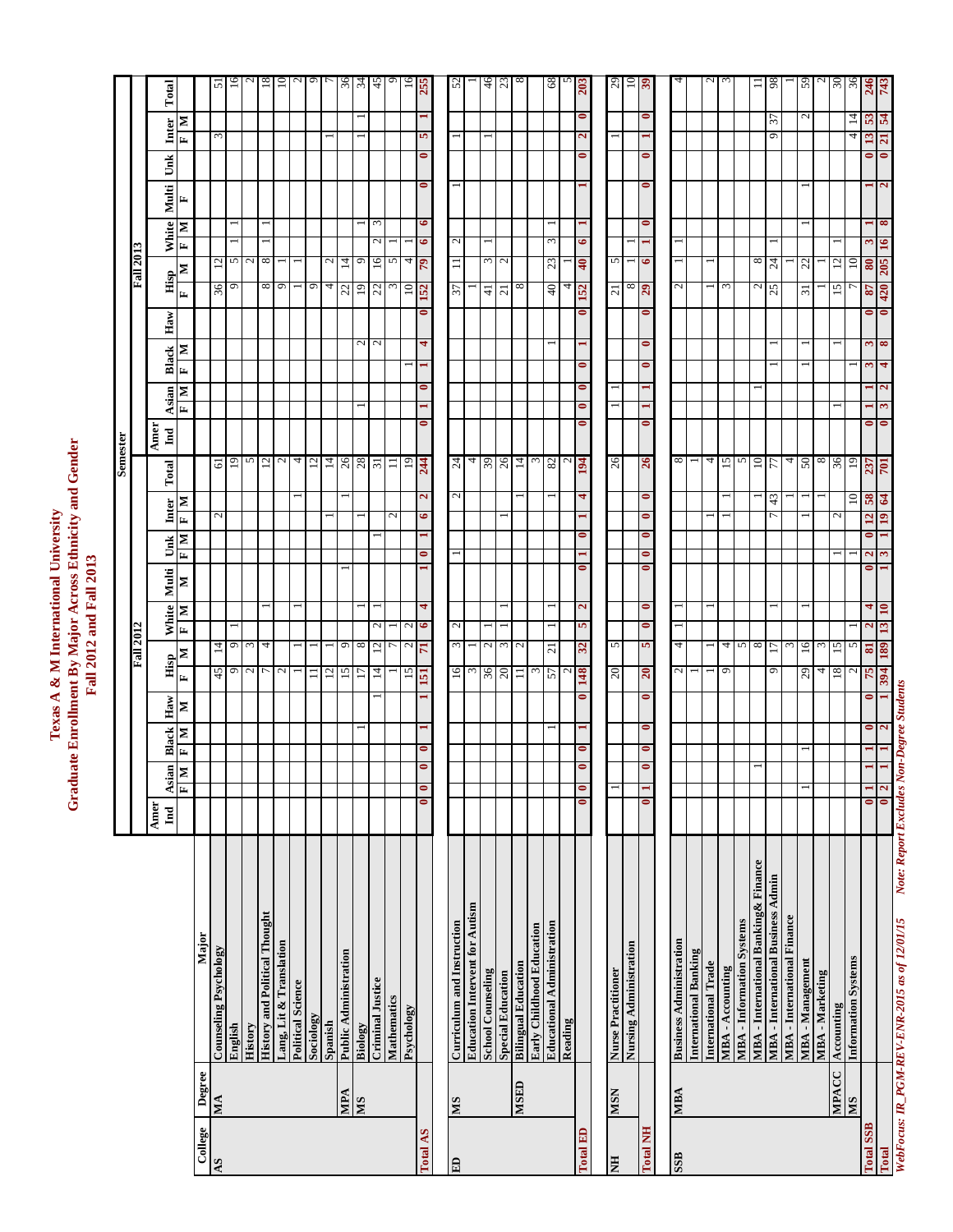Texas A & M International University<br>Graduate Enrollment By Major Across Ethnicity and Gender<br>Fall 2014 and Fall 2015 **Graduate Enrollment By Major Across Ethnicity and Gender Texas A & M International University Fall 2014 and Fall 2015**

|                        |              |                                              |                      |                              |                                          |                     |           |                      |                |                |                   |                        |              | Semester               |                        |                              |              |           |                         |                        |               |           |                           |              |                  |
|------------------------|--------------|----------------------------------------------|----------------------|------------------------------|------------------------------------------|---------------------|-----------|----------------------|----------------|----------------|-------------------|------------------------|--------------|------------------------|------------------------|------------------------------|--------------|-----------|-------------------------|------------------------|---------------|-----------|---------------------------|--------------|------------------|
|                        |              |                                              |                      |                              |                                          |                     |           | <b>Fall 2014</b>     |                |                |                   |                        |              |                        |                        |                              |              |           |                         | <b>Fall 2015</b>       |               |           |                           |              |                  |
|                        |              |                                              | Amer<br>$_{\rm Ind}$ | Asian                        |                                          |                     | Haw       | Hisp                 | White          | Multi          | Unk               | Inter                  | Total        | Amer<br>$\mathbf{Ind}$ | Asian                  |                              | <b>Black</b> | Haw       | Hisp                    | White                  | Multi         | Unk       | Inter                     |              | Total            |
|                        |              |                                              | E                    | $\mathbf{N}$<br>$\mathbf{H}$ |                                          | Black<br>F   M<br>× | E,        | N                    | Œ,             | E,<br>≅        |                   | Ŀ,                     | N            |                        | E,                     | E,<br>N                      | ≅            |           | E,                      | Ŀ,<br>$\mathbf{N}$     | E,<br>Σ       |           | E,                        | Σ            |                  |
| College                | Degree       | Major                                        |                      |                              |                                          |                     |           |                      |                |                |                   |                        |              |                        |                        |                              |              |           |                         |                        |               |           |                           |              |                  |
| $\mathbf{A}\mathbf{S}$ | MA           | Communication                                |                      |                              |                                          |                     |           |                      |                |                |                   |                        |              |                        |                        |                              |              |           | 9                       |                        |               |           |                           |              | $\Xi$            |
|                        |              | <b>Counseling Psychology</b>                 |                      |                              |                                          |                     |           | 35                   | $\overline{ }$ |                |                   | $\epsilon$             |              | 45                     |                        |                              |              |           | 25                      | $\frac{3}{2}$          |               |           |                           |              | $\mathfrak{L}$   |
|                        |              | English                                      |                      |                              |                                          |                     |           | $^{\circ}$           | $\circ$        | $\mathbf{c}$   |                   |                        |              | Ξ                      |                        |                              |              |           | $\circ$                 |                        |               |           |                           |              | $\overline{a}$   |
|                        |              | <b>History and Political Thought</b>         |                      |                              |                                          |                     |           | 4                    | 13             |                |                   |                        |              | $^{18}$                |                        |                              |              |           | 6                       | 14                     |               |           |                           |              |                  |
|                        |              | Lang, Lit & Translation                      |                      |                              |                                          |                     |           | $\equiv$             | 4              |                |                   |                        |              | 16                     |                        |                              |              |           | 18                      | $\mathcal{L}$          |               |           |                           |              | $\frac{22}{21}$  |
|                        |              | <b>Rhetoric and Comp-Thesis</b>              |                      |                              |                                          |                     |           |                      |                |                |                   |                        |              |                        |                        |                              |              |           |                         |                        |               |           |                           |              |                  |
|                        |              | Sociology                                    |                      |                              |                                          |                     |           | $\overline{c}$       |                |                |                   |                        |              | 13                     |                        |                              |              |           | 12                      |                        |               |           |                           |              |                  |
|                        |              | Spanish                                      |                      |                              |                                          |                     |           | $\epsilon$           |                |                |                   |                        |              | 5                      |                        |                              |              |           |                         |                        |               |           |                           |              |                  |
|                        |              | Undeclared                                   |                      |                              |                                          |                     |           | $\sim$               |                |                |                   |                        |              |                        |                        |                              |              |           |                         |                        |               |           |                           |              |                  |
|                        | MPA          | Public Administration                        |                      |                              |                                          |                     |           | 17<br>$\overline{z}$ |                | $\mathcal{L}$  |                   |                        |              | 40                     |                        |                              |              |           | 16                      | 12                     |               |           |                           |              |                  |
|                        | SM           | Biology                                      |                      |                              |                                          | $\mathcal{L}$       |           | $\overline{c}$       | $\circ$        |                |                   |                        |              |                        | $\mathbf{c}$           |                              |              |           | 18                      | 14                     | $\sim$ $\sim$ |           |                           |              | $\frac{32}{39}$  |
|                        |              | <b>Criminal Justice</b>                      |                      |                              |                                          |                     |           | $\overline{15}$      | 15             |                |                   |                        |              | $rac{36}{33}$          |                        |                              |              |           | $\circ$                 | $\overline{4}$         |               |           |                           |              | 24               |
|                        |              | Mathematics                                  |                      |                              |                                          |                     |           | $\sim$               | $\circ$        |                |                   |                        |              | $\circ$                |                        |                              |              |           |                         |                        |               |           |                           | $\sim$       |                  |
|                        |              | Psychology                                   |                      |                              |                                          |                     |           | $\infty$             |                |                |                   |                        |              | $\Xi$                  |                        |                              |              |           |                         | 6                      |               |           |                           |              |                  |
| Total AS               |              |                                              | $\bullet$            | 1                            | $\bullet$<br>$\bullet$                   | S                   | $\bullet$ | $\bf{08}$<br>143     | 4              | $\bullet$      | $\bullet$         | 6<br>$\bullet$         | $\mathbf{z}$ | 245                    | 3<br>$\bullet$         | ⊣                            | 3            | $\bullet$ | $\frac{21}{14}$         | 4<br>98                | S.            | $\bullet$ | 4<br>$\bullet$            | 4            | $\frac{29}{255}$ |
|                        |              |                                              |                      |                              |                                          |                     |           |                      |                |                |                   |                        |              |                        |                        |                              |              |           |                         |                        |               |           |                           |              |                  |
| E                      | VM           | Education                                    |                      |                              |                                          |                     |           |                      |                |                |                   |                        |              |                        |                        |                              |              |           | 20                      | 5                      |               |           |                           |              | 25               |
|                        | SIN          | Curriculum and Instruction                   |                      |                              |                                          |                     |           | $^{24}$              | $\sim$         |                |                   |                        |              | 30                     |                        |                              |              |           | $\overline{21}$         | $\mathbf{C}$<br>$\sim$ |               |           |                           |              | 26               |
|                        |              | <b>Educational Administration</b>            |                      |                              |                                          |                     |           |                      |                |                |                   |                        |              |                        |                        |                              |              |           | $\mathbf{C}$            |                        |               |           |                           |              |                  |
|                        |              | <b>School Counseling</b>                     |                      | $\overline{ }$               |                                          |                     |           |                      | $\omega$       |                |                   |                        |              |                        |                        |                              |              |           | 47                      | 4                      |               |           |                           |              |                  |
|                        |              |                                              |                      |                              |                                          |                     |           | 45                   |                |                |                   |                        |              | $rac{50}{24}$          |                        |                              |              |           | 77                      |                        |               |           |                           |              | 52               |
|                        | <b>GHSIN</b> | <b>Special Education</b>                     |                      |                              |                                          |                     |           |                      |                |                |                   |                        |              |                        |                        |                              |              |           |                         |                        |               |           |                           |              |                  |
|                        |              | <b>Bilingual Education</b>                   |                      |                              |                                          |                     |           |                      |                |                |                   |                        |              |                        |                        |                              |              |           | $\sim$                  |                        |               |           |                           |              |                  |
|                        |              | Educational Administration                   |                      |                              |                                          |                     |           | Ξ<br>36              | 4              |                |                   |                        |              | 57                     |                        |                              |              |           | $\overline{\mathbf{3}}$ |                        |               |           |                           |              | 4                |
|                        |              | Reading                                      |                      |                              |                                          |                     |           | $\sim$               |                |                |                   |                        |              | 4                      |                        |                              |              |           | $\mathfrak{c}$          |                        |               |           |                           |              |                  |
| Total ED               |              |                                              | $\bullet$            | 2                            | $\bullet$<br>$\bullet$                   | $\bullet$           | $\bullet$ | 77<br><b>130</b>     | S              | $\bullet$      | $\bullet$         | $\bullet$              | $\bullet$    | 591                    | $\bullet$              | $\bullet$<br>$\bullet$       | $\bullet$    | $\bullet$ | <b>EST</b>              | 4<br>24                |               | $\bullet$ | $\bullet$<br>$\bullet$    | $\bullet$    | 183              |
|                        |              |                                              |                      |                              |                                          |                     |           |                      |                |                |                   |                        |              |                        |                        |                              |              |           |                         |                        |               |           |                           |              |                  |
| HN                     | <b>NSIN</b>  | Nurse Practitioner                           |                      |                              | 3                                        |                     |           | $\equiv$             | $\sim$         |                |                   |                        |              | 19                     |                        | $\epsilon$                   |              |           | $\frac{1}{\infty}$      | 13                     |               |           |                           |              | నె               |
|                        |              | Nursing Administration                       |                      |                              |                                          |                     |           | $\epsilon$           |                |                |                   |                        |              | $rac{4}{23}$           |                        |                              |              |           |                         |                        |               |           |                           |              | $\Xi$            |
| <b>Total NH</b>        |              |                                              | $\bullet$            | $\bullet$                    | $\bullet$<br>3                           | 0                   | $\bullet$ | $\mathbf{H}$         | 5              | $\bullet$      | $\bullet$         | $\bullet$<br>$\bullet$ | $\bullet$    |                        | $\bullet$              | $\bullet$<br>3               | $\bullet$    | $\bullet$ | $20 \,$                 | 13                     | $\bullet$     | $\bullet$ | $\mathbf{a}$<br>$\bullet$ | 0            | $\mathbf{e}$     |
|                        |              |                                              |                      |                              |                                          |                     |           |                      |                |                |                   |                        |              |                        |                        |                              |              |           |                         |                        |               |           |                           |              |                  |
| SSB                    | <b>NBA</b>   | International Trade                          |                      |                              |                                          |                     |           |                      |                |                |                   |                        |              |                        |                        |                              |              |           |                         |                        |               |           |                           |              |                  |
|                        |              | MBA - Accounting                             |                      |                              |                                          |                     |           |                      |                |                |                   |                        |              |                        |                        |                              |              |           |                         |                        |               |           |                           |              |                  |
|                        |              | MBA - International Banking& Finance         |                      |                              |                                          |                     |           | ${}^{\circ}$         | $\circ$        |                |                   |                        |              |                        |                        |                              |              |           | 6                       | 6                      |               |           |                           | $\mathbf{c}$ | 51               |
|                        |              | <b>MBA</b> - International Business Admin    |                      |                              | $\omega$                                 |                     |           | 27<br>22             |                |                |                   | 8                      | 24           | $rac{23}{87}$          |                        | $\mathcal{L}$                |              |           | 18                      | $\overline{c}$         | $\mathcal{L}$ |           | 5                         | 22           | 75               |
|                        |              | MBA - Management                             |                      |                              |                                          | $\mathcal{L}$       |           | 26<br>99             |                | $\mathfrak{a}$ | $\mathcal{L}$     |                        |              | 69                     |                        |                              | $\mathbf{c}$ |           | 29                      | 32                     |               |           |                           |              | 68               |
|                        |              | <b>MBA-Marketing</b>                         |                      |                              |                                          |                     |           |                      |                |                |                   |                        |              |                        |                        |                              |              |           |                         |                        |               |           |                           |              |                  |
|                        | <b>MPACC</b> | Accounting                                   |                      |                              |                                          |                     |           | 20<br>22             |                |                |                   |                        |              |                        |                        |                              |              |           | 19                      | 12                     |               |           |                           |              | 32               |
|                        | SM           | <b>Information Systems</b>                   |                      |                              |                                          |                     |           | 3                    | 0              |                |                   | 15                     | 27           | $\frac{45}{62}$        |                        |                              |              |           | 4                       | $\mathbf{v}$           |               |           | 16                        | 63           | $\frac{8}{280}$  |
| <b>Total SSB</b>       |              |                                              |                      |                              | $\overline{\mathbf{r}}$<br>$\frac{2}{5}$ |                     | $\bullet$ | 88<br>$\mathfrak{B}$ |                | S              | $\alpha$ $\alpha$ | 24<br>0                | Z.           |                        | $\bullet$              | $\mathbf{z}$<br>$\mathbf{z}$ | 3            | 0         | 77                      | $\mathcal{L}$          | $\mathbf{z}$  |           | 23                        | 89           |                  |
| Total                  |              |                                              |                      | 4                            | $\overline{\mathbf{r}}$                  | ৽                   | $\bullet$ | 200<br>380           | $\mathbf{13}$  | $\bullet$      |                   | 31<br>$\bullet$        | 66           | <b>721</b>             | $\bullet$<br>$\bullet$ | 3<br>6                       | 9            | $\bullet$ | 394                     | $10\,$<br>202          | 8             |           | 29<br>$\bullet$           | $\mathbf{S}$ | 758              |
|                        |              | NebFocus: IR_PGM-REV-ENR-2015 as of 12/01/15 |                      |                              |                                          |                     |           |                      |                |                |                   |                        |              |                        |                        |                              |              |           |                         |                        |               |           |                           |              |                  |

Note: Report Excludes Non-Degree Students *Note: Report Excludes Non-Degree Students*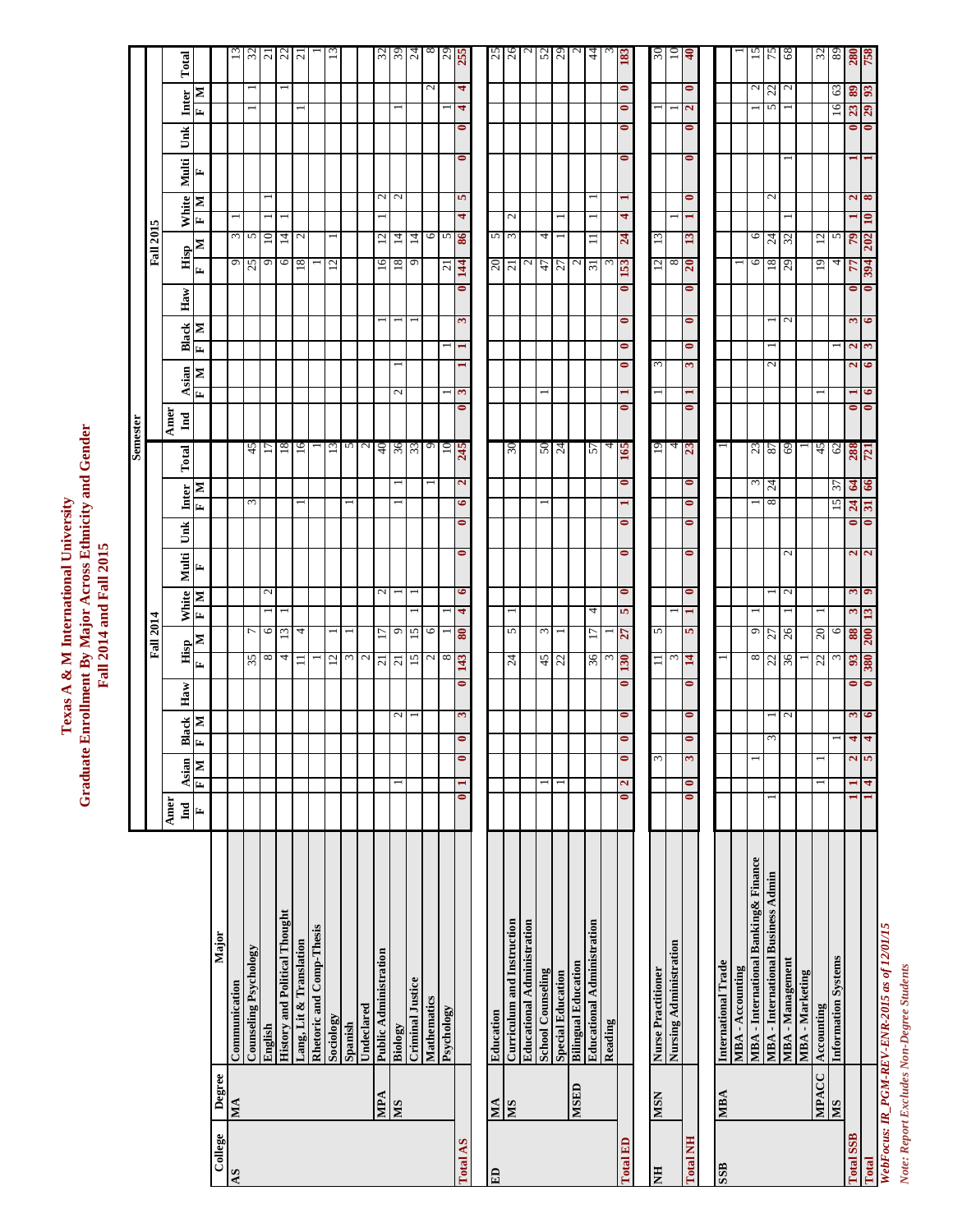|                  |              |                                                     |                    |                      |              |               |                             |                       | Semester                |                            |                       |                   |                         |                    |
|------------------|--------------|-----------------------------------------------------|--------------------|----------------------|--------------|---------------|-----------------------------|-----------------------|-------------------------|----------------------------|-----------------------|-------------------|-------------------------|--------------------|
|                  |              |                                                     |                    | <b>Fall 2011</b>     |              |               | <b>Fall 2012</b>            |                       |                         | <b>Fall 2013</b>           |                       |                   | <b>Fall 2014</b>        |                    |
| College          | Degree       | Major                                               | New<br>Grad        | Next Fall<br>Cnt Ret | %Ret         | Grad<br>New   | Next Fall<br><b>Cnt Ret</b> | %Ret                  | New<br>Grad             | Next Fall<br>Cnt Ret       | %Ret                  | Grad<br>New       | Next Fall<br>Cnt Ret    | %Ret               |
| $\overline{AS}$  | MA           | <b>Counseling Psychology</b>                        | 12                 | ٥                    | 75.00        | $\vec{4}$     | $\Xi$                       | $\overline{7}1.43$    | $\overline{10}$         |                            | 30.00                 | ٥                 |                         | 77.78              |
|                  |              | English                                             | $\tilde{\epsilon}$ | $\mathbf{\Omega}$    | 66.67        |               | $\circ$                     | S.                    | $\sim$                  | $\overline{4}$             | 80.00                 | 4                 | 4                       | 00:001             |
|                  |              | History                                             |                    |                      | 100.00       |               |                             |                       |                         |                            |                       |                   |                         |                    |
|                  |              | <b>History and Political Thought</b>                |                    |                      |              | O             |                             | 50.00                 |                         | 5                          | 71.43                 | $\mathcal{L}$     | $\mathcal{L}$           | 100.00             |
|                  |              | Lang, Lit & Translation                             |                    |                      |              | N             | $\mathbf{\Omega}$           | 100.00                | 3                       |                            | 33.33                 | 4                 | 3                       | 75.00              |
|                  |              | <b>Political Science</b>                            | $\sim$             | N                    | 66.67        |               |                             |                       |                         |                            |                       |                   |                         |                    |
|                  |              | Sociology                                           | 4                  |                      | 25.00        | $\mathbf{c}$  |                             | 50.00                 | 4                       | 3                          | 75.00                 | $\mathbf{\Omega}$ | $\mathcal{L}$           | 100.00             |
|                  |              | Spanish                                             | 4                  | 4                    | 100.00       |               |                             | 100.00                |                         |                            |                       |                   |                         |                    |
|                  |              | Undeclared                                          |                    |                      |              |               |                             |                       |                         |                            |                       | $\mathcal{L}$     | $\circ$                 | 00                 |
|                  | VdM          | <b>Public Administration</b>                        | 6                  |                      | 16.67        |               | $\epsilon$                  | 42.86                 | $\sigma$                | $\infty$                   | 88.89                 | $\overline{13}$   | $\infty$                | 61.54              |
|                  | <b>MS</b>    | Biology                                             | $\infty$           |                      | 87.50        |               | 5                           | 71.43                 | 10                      | $\sigma$                   | 90.00                 |                   |                         | 100.00             |
|                  |              | <b>Criminal Justice</b>                             | $\infty$           |                      | 25.00        |               | 4                           | 36.36                 |                         |                            | 64.71                 | ${}^{\circ}$      | 5                       | 62.50              |
|                  |              | Mathematics                                         |                    |                      | 100.00       |               |                             | $\overline{100.00}$   | $\mathbf{\sim}$         |                            | 50.00                 | N                 | $\mathcal{L}$           | $\frac{100.00}{2}$ |
|                  |              | Psychology                                          | $\mathcal{L}$      | 0                    | S            | 4             |                             |                       |                         | $\circ$                    | S                     | 3                 | $\mathcal{L}$           | 66.67              |
| Total AS         |              |                                                     | <b>ZS</b>          | 30                   | <b>87.69</b> | 95            | ಸ                           | $\frac{25.00}{55.36}$ | 68                      | St                         | 66.18                 | 95                | 42                      | 75.00              |
|                  |              |                                                     |                    |                      |              |               |                             |                       |                         |                            |                       |                   |                         |                    |
| E <sub>D</sub>   | SIN          | Curriculum and Instruction                          | $\sim$             |                      | 50.00        | 4             | $\mathcal{L}$               | 50.00                 | $\overline{r}$          | $\epsilon$                 | 42.86                 | $^{\circ}$        | $\sim$                  | 62.50              |
|                  |              | <b>Education Intervent for Autism</b>               |                    | 0                    | $_{00}$      |               |                             | 100.00                |                         |                            |                       |                   |                         |                    |
|                  |              | <b>School Counseling</b>                            | $\circ$            | $\epsilon$           | 50.00        | S             | 4                           | 80.00                 | 12                      | $\sigma$                   | 75.00                 | ${}^{\circ}$      | 5                       | 62.50              |
|                  |              | <b>Special Education</b>                            |                    |                      | 100.00       | $\mathbf{c}$  |                             | 00'09                 | 4                       | 4                          | 100.00                | 5                 | $\mathfrak{g}$          | 60.00              |
|                  | <b>MSED</b>  | <b>Bilingual Education</b>                          | $\epsilon$         | N                    | 66.67        | $\mathbf{C}$  |                             | 00:09                 | 5                       | $\circ$                    | S                     |                   |                         |                    |
|                  |              | Early Childhood Education                           | $\mathcal{L}$      |                      | 100.00       |               |                             |                       |                         |                            |                       |                   |                         |                    |
|                  |              | <b>Educational Administration</b>                   | $\circ$            |                      | 50.00        | 4             |                             | 78.57                 | $\overline{2}$          |                            | 58.33                 | 51                | 6                       | 50.00              |
|                  |              | Reading                                             |                    |                      |              |               |                             |                       |                         |                            |                       |                   | $\circ$                 | S                  |
| Total ED         |              |                                                     | $\overline{a}$     | $\overline{a}$       | 57.14        | 28            | $\overline{a}$              | 71.43                 | $\overline{\mathsf{a}}$ | $\boldsymbol{\mathcal{Z}}$ | <b>S7.50</b>          | $\frac{3}{4}$     | $\overline{19}$         | <b>SS.88</b>       |
|                  |              |                                                     |                    |                      |              |               |                             |                       |                         |                            |                       |                   |                         |                    |
| E                | <b>MSN</b>   | <b>Nurse Practitioner</b><br>Nursing Administration | $\overline{4}$     | 12                   | 85.71        |               |                             |                       | $\frac{14}{9}$          | $Q =$                      | 64.29                 | $\approx$         | 7                       | 70.00              |
| <b>Total NH</b>  |              |                                                     | 14                 | $\mathbf{z}$         | 85.71        | 0             | 0                           | ຣຸ                    | 23                      | S                          | $\frac{44.44}{56.52}$ | $\mathbf{a}$      | r                       | 70.00              |
|                  |              |                                                     |                    |                      |              |               |                             |                       |                         |                            |                       |                   |                         |                    |
| <b>SSB</b>       | MBA          | <b>Business Administration</b>                      | $\omega$           |                      | 33.33        | $\mathcal{L}$ |                             | 50.00                 | $\mathcal{L}$           | $\mathcal{L}$              | 100.00                |                   |                         |                    |
|                  |              | International Trade                                 | 4                  |                      | 50.00        |               | 0                           | ຣຸ                    |                         |                            |                       |                   |                         |                    |
|                  |              | MBA-Accounting                                      | 0                  | ω                    | 50.00        | $\epsilon$    | $\mathcal{L}$               | 66.67                 |                         |                            |                       |                   |                         |                    |
|                  |              | <b>MBA</b> - Information Systems                    |                    | $\circ$              | 60           |               | $\circ$                     | $\infty$              |                         |                            |                       |                   |                         |                    |
|                  |              | MBA - International Banking & Finance               |                    |                      |              | 4             |                             | 25.00                 |                         |                            | 100.00                | ${}^{\circ}$      |                         | 87.50              |
|                  |              | <b>MBA - International Business Admin</b>           | 16                 | $\overline{16}$      | 100.00       | 13            |                             | 84.62                 | 16                      |                            | 68.75                 | $\Omega$          |                         | 85.00              |
|                  |              | MBA - International Finance                         | 4                  | $\mathbf{\Omega}$    | 00:05        |               |                             |                       |                         |                            |                       |                   |                         |                    |
|                  |              | <b>MBA</b> - Management                             | 10                 | 4                    | 40.00        | $\approx$     | 6                           | 60.00                 | 13                      |                            | 53.85                 | 15                | ${}^{\infty}$           | 53.33              |
|                  |              | <b>MBA</b> - Marketing                              | $\frac{2}{8}$      |                      | 50.00        |               |                             | 100.00                |                         |                            |                       |                   |                         |                    |
|                  | <b>MPACC</b> | Accounting                                          |                    | O                    | 75.00        |               | n                           | 71.43                 | 5                       | 4                          | 80.00                 | $^{\circ}$        | 5                       | 62.50              |
|                  | SM           | <b>Information Systems</b>                          | 5                  |                      | 60.00        | 6             | ७                           | 100.00                | $\overline{c}$          |                            | 91.67                 | $\frac{2}{8}$     | $\mathbf{r}$            | 44.83              |
| <b>Total SSB</b> |              |                                                     | $\frac{59}{6}$     | 38                   | 64.41        | 49            | 33                          | 67.35                 | 49                      | 36                         | 73.47                 |                   | $\overline{\mathbf{5}}$ | 62.50              |
| Total            |              |                                                     |                    | 92                   | 63.01        | 33            | 84                          | 63.16                 |                         | H                          | 65.00                 |                   | 118                     | 65.56              |

Texas A&M International University<br>Graduate Retention By College, Degree and Major<br>Fall 2011 through Fall 2014 **Graduate Retention By College, Degree and Major Texas A&M International University Fall 2011 through Fall 2014**

> WebFocus: IR\_PGM-REV-RET-2015 as of 12/01/15<br>Note: Report Excludes Non-Degree Students *WebFocus: IR\_PGM-REV-RET-2015 as of 12/01/15 Note: Report Excludes Non-Degree Students*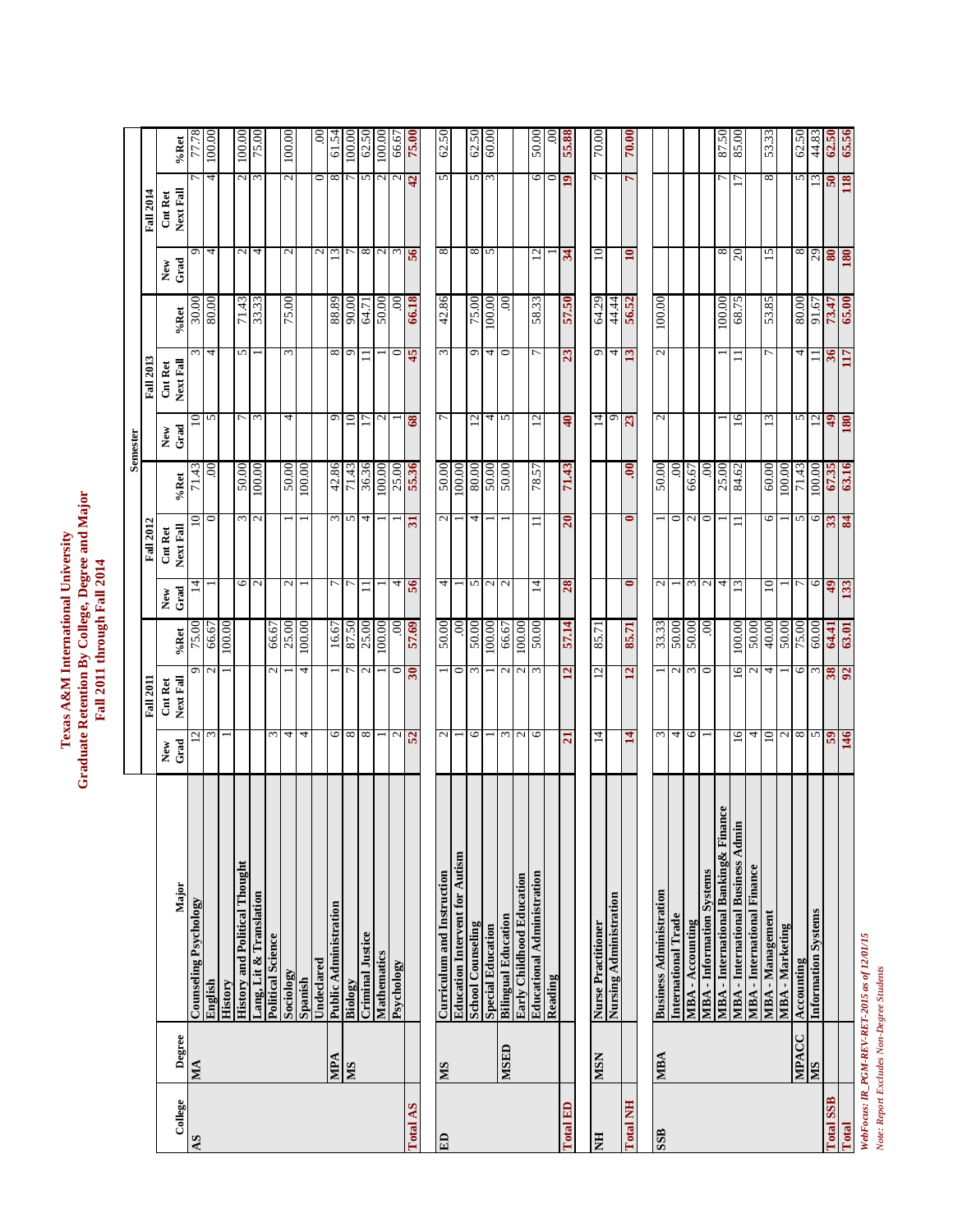|                  |              |                                   |                   |                            |                   |                         |                       | <b>Cohort Semester</b> |                 |                          |        |                     |                      |        |
|------------------|--------------|-----------------------------------|-------------------|----------------------------|-------------------|-------------------------|-----------------------|------------------------|-----------------|--------------------------|--------|---------------------|----------------------|--------|
|                  |              |                                   |                   | Fall 2007                  |                   |                         | <b>Fall 2008</b>      |                        |                 | <b>Fall 2009</b>         |        |                     | <b>Fall 2010</b>     |        |
|                  |              |                                   | Cohort            | 5yr                        | Grad              | Cohort                  | 5yr                   | Grad                   | Cohort          | 5yr                      | Grad   | Cohort              | 5yr                  | Grad   |
| College          | Degr         | Major                             | Count             | rad Cnt<br>↺               | Rate              | Count                   | Grad Cnt              | Rate                   | Count           | Grad Cnt                 | Rate   | Count               | Grad Cnt             | Rate   |
| AS               | MA           | Counseling Psychology             | $\mathcal{L}$     | $\circ$                    | $\mathbf{S}$      | ω                       | $\mathcal{L}$         | 66.67                  | L,              | 5                        | 41.67  |                     | $\mathcal{L}$        | 18.18  |
|                  |              | English                           | $\mathbf{\Omega}$ | $\circ$                    | $\odot$           | $\circ$                 | $\sim$                | 33.3                   | 4               | $\circ$                  | S.     | 6                   |                      | 16.67  |
|                  |              | History                           | $\mathbf{C}$      | $\circ$                    | $\mathbf{S}$      |                         |                       | 100.00                 | $\epsilon$      | $\circ$                  | S      | $\circ$             | $\mathfrak{c}$       | 50.00  |
|                  |              | <b>Political Science</b>          |                   | $\circ$                    | $\mathcal{S}_{0}$ |                         |                       |                        | $\omega$        | $\circ$                  | S      |                     |                      |        |
|                  |              | Sociology                         |                   |                            | 100.00            | 4                       | $\sim$                | 50.00                  | 4               | $\epsilon$               | 75.00  | $\omega$            | $\circ$              | g      |
|                  |              | Spanish                           |                   |                            |                   | $\mathbf{C}$            | $\circ$               | $\mathcal{S}$          | $\infty$        |                          | 12.50  | $\mathbf{C}$        | $\mathbf{C}$         | 100.00 |
|                  | <b>NIAIS</b> | Interdisciplinary Studies         | 3                 |                            | 33.33             |                         |                       |                        |                 |                          |        |                     |                      |        |
|                  | MPA          | <b>Health Administration</b>      | 5                 | $\sim$                     | 40.00             | $\mathbf{C}$            |                       | 50.00                  |                 |                          |        |                     |                      |        |
|                  |              | Public Administration             | Ó                 |                            | $\overline{111}$  |                         | $\epsilon$            | Ņ<br>27.               | $\overline{13}$ | $\epsilon$               | 23.08  | $\circ$             | $\epsilon$           | 33.33  |
|                  | <b>MS</b>    | Biology                           | $\mathfrak{g}$    | $\circ$                    | $\mathbf{S}$      | $\sim$                  | $\circ$               | $\mathcal{S}$          | $\sim$          |                          | 20.00  | S                   | $\circ$              | ξ      |
|                  |              | <b>Criminal Justice</b>           | 3                 | $\mathbf{C}$               | 66.67             | 4                       |                       | 25.00                  | $\circ$         | 0                        | 00     | $\overline{4}$      | $\mathbf{C}$         | 14.29  |
|                  |              | Mathematics                       |                   |                            |                   | $\mathbf{C}$            |                       | 50.00                  | 4               | $\circ$                  | 00     | $\omega$            |                      | 33.33  |
|                  |              | Psychology                        | 5                 |                            | $\odot$           |                         |                       |                        | 4               |                          | 25.00  | 5                   | $\mathbf{\Omega}$    | 40.00  |
| Total AS         |              |                                   | 36                | $\overline{\phantom{a}}$   | 19.44             | 57                      | $\tilde{\bm{\omega}}$ | 35.14                  | $\mathbf{69}$   | 4                        | 20.29  | $\mathfrak{A}$      | $\mathbf{\tilde{s}}$ | 25.00  |
|                  |              |                                   |                   |                            |                   |                         |                       |                        |                 |                          |        |                     |                      |        |
| E                | <b>NIS</b>   | Curriculum and Instruction        | 9                 | 4                          | 44.44             | S                       | $\mathcal{L}$         | 40.00                  | 6               | $\mathcal{L}$            | 33.33  | $\overline{ }$      |                      | 14.29  |
|                  |              | <b>School Counseling</b>          | 12                | $\circ$                    | 50.00             | $\overline{ }$          | 0                     | S                      | 6               | 4                        | 66.67  | $\overline{10}$     | $\circ$              | 60.00  |
|                  |              | <b>Special Education</b>          | 2                 | $\circ$                    | S.                | 4                       | $\epsilon$            | 75.00                  | Ξ               | 4                        | 36.36  | ${}^{\circ}$        | 4                    | 50.00  |
|                  | <b>GHSIN</b> | <b>Bilingual Education</b>        |                   |                            | 00.00             | 4                       | $\circ$               | $\mathcal{S}$          | $\mathcal{L}$   | $\circ$                  | S      | S                   |                      | 20.00  |
|                  |              | Early Childhood Education         | $\mathcal{C}$     | $\circ$                    | S.                |                         |                       |                        | $\epsilon$      | $\circ$                  | S      |                     | $\circ$              | Š      |
|                  |              | <b>Educational Administration</b> | $\overline{c}$    | $\overline{c}$             | 61.90             | $\overline{21}$         | 15                    | 43<br>$\overline{7}$   | 19              | 5                        | 26.32  | $\vec{4}$           | $10 \,$              | 71.43  |
|                  |              | Reading                           | 4                 | $\circ$                    | $\odot$           |                         | 0                     | S.                     | $\epsilon$      |                          | 33.33  |                     |                      |        |
| Total ED         |              |                                   | 51                | $\boldsymbol{\mu}$         | 47.06             | $\ddot{a}$              | $\overline{20}$       | 47.62                  | $\overline{50}$ | $\mathbf{\widetilde{5}}$ | 32.00  | 45                  | 22                   | 48.89  |
|                  |              |                                   |                   |                            |                   |                         |                       |                        |                 |                          |        |                     |                      |        |
| HIN              | <b>NSN</b>   | Nurse Practitioner                | 13                | $\overline{c}$             | 100.00            | $\overline{2}$          | $\circ$               | 50.00                  |                 |                          |        | 4                   | $\overline{c}$       | 85.71  |
| <b>Total NH</b>  |              |                                   | 13                | $\mathbf{r}$               | 100.00            | $\overline{12}$         | $\bullet$             | 50.00                  | $\bullet$       | 0                        | ຣຸ     | $\mathbf{14}$       | $\overline{12}$      | 85.7   |
|                  |              |                                   |                   |                            |                   |                         |                       |                        |                 |                          |        |                     |                      |        |
| <b>SSB</b>       | MBA          | <b>Business Administration</b>    | 27                | $\overline{0}$             | 70.37             | 36                      | 23                    | 63.89                  | 58              | $\Omega$                 | 34.48  | $\overline{\omega}$ | $\overline{c}$       | 40.00  |
|                  |              | International Banking             |                   | 0                          | $\mathcal{S}$     | $\mathcal{L}$           | $\mathcal{L}$         | 100.00                 |                 | 0                        | S      |                     |                      | 100.00 |
|                  |              | International Trade               | Σ                 | $\sim$                     | 100.00            |                         |                       |                        | $\epsilon$      | $\mathbf{c}$             | 66.67  | $\epsilon$          |                      | 33.33  |
|                  | MPACC        | Accounting                        | Γ                 | $\overline{r}$             | 100.00            | $\infty$                | $\circ$               | 75.00                  | Ξ               | ┍                        | 63.64  | ᡋ                   | 5                    | 55.56  |
|                  | <b>NIS</b>   | <b>Information Systems</b>        | 34                | 33                         | 97.06             | 28                      | 25                    | 89.29                  | $\overline{16}$ | 10                       | 62.50  | $10 \,$             | r                    | 70.00  |
|                  | Шd           | <b>Business Administration</b>    |                   |                            |                   |                         |                       | 100.00                 |                 |                          |        |                     |                      |        |
|                  |              | <b>International Banking</b>      |                   |                            |                   |                         |                       |                        |                 |                          | 100.00 |                     |                      |        |
|                  |              | International Business Admin      | ω                 |                            | 33.33             | ७                       | 3                     | 50.00                  | 0               | ω                        | 50.00  |                     |                      |        |
| <b>Total SSB</b> |              |                                   | 75                | $\boldsymbol{\mathcal{S}}$ | 84.00             | $\overline{\mathbf{S}}$ | $\boldsymbol{60}$     | 74.07                  | $\frac{8}{5}$   | 43                       | 44.79  | 53                  | 26                   | 49.06  |
| Total            |              |                                   | 175               | 107                        | 61.14             | 172                     | $\overline{9}$        | 57.56                  | 215             | 73                       | 33.95  | 176                 | 76                   | 43.18  |
|                  |              |                                   |                   |                            |                   |                         |                       |                        |                 |                          |        |                     |                      |        |

WebFocus: IR\_PGM-REV-GRAD-RATE-GR-2015 as of 12/01/15 *WebFocus:IR\_PGM-REV-GRAD-RATE-GR-2015 as of 12/01/15*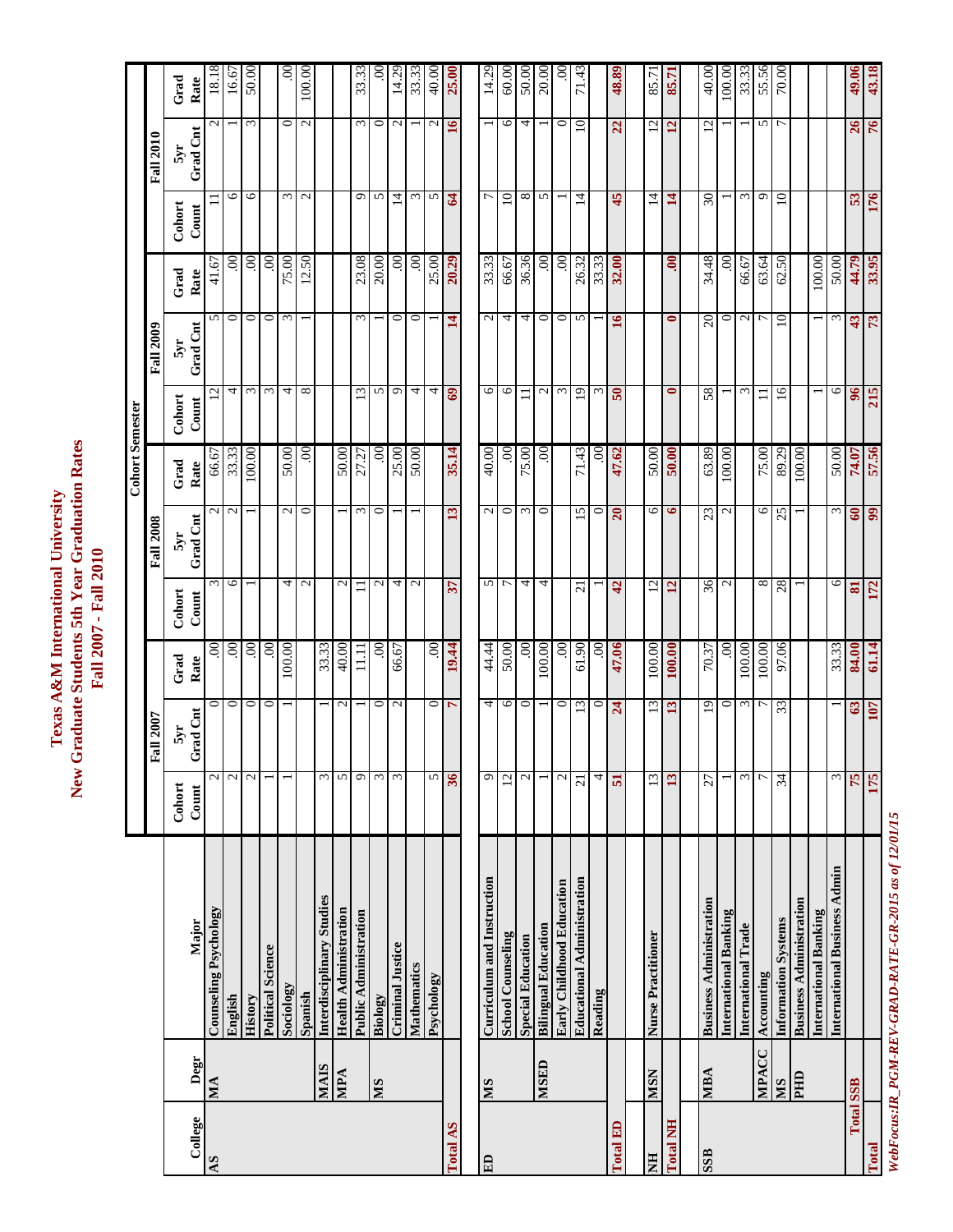## **Texas A&M International University Graduate Degrees Awarded by Fiscal Year FY 2011 to FY 2015**

|                  |               |                                      |                  |                  | <b>Fiscal Year</b> |                |                         |
|------------------|---------------|--------------------------------------|------------------|------------------|--------------------|----------------|-------------------------|
| Colg             | <b>Degree</b> | Major                                | 2010-2011        | 2011-2012        | 2012-2013          | 2013-2014      | 2014-2015               |
| AS               | <b>MA</b>     | <b>Counseling Psychology</b>         | 4                | 6                | 17                 | 11             | 18                      |
|                  |               | English                              | 10               | $\overline{4}$   | 11                 | $\overline{2}$ | 4                       |
|                  |               | History                              | 1                | 3                | 3                  | $\overline{2}$ | $\boldsymbol{0}$        |
|                  |               | <b>History and Political Thought</b> | $\boldsymbol{0}$ | $\boldsymbol{0}$ | $\overline{0}$     | 3              | 6                       |
|                  |               | Lang, Lit & Translation              | $\boldsymbol{0}$ | $\boldsymbol{0}$ | $\overline{0}$     | $\mathbf{0}$   | 1                       |
|                  |               | <b>Political Science</b>             | $\overline{c}$   | 5                | $\overline{2}$     | $\overline{c}$ | $\boldsymbol{0}$        |
|                  |               | Sociology                            | $\overline{7}$   | 8                | 3                  | 3              | 3                       |
|                  |               | Spanish                              | 3                | $\overline{4}$   | 8                  | $\overline{c}$ | $\overline{4}$          |
|                  | <b>MPA</b>    | <b>Health Administration</b>         | 1                |                  |                    | $\overline{0}$ | $\boldsymbol{0}$        |
|                  |               | <b>Public Administration</b>         | 10               | 9                | 9                  | 3              | 11                      |
|                  | <b>MS</b>     | <b>Biology</b>                       | 9                | $\overline{4}$   |                    | 5              | $\sqrt{5}$              |
|                  |               | Criminal Justice                     | 5                | 9                | 5                  | $\overline{c}$ | $\,8\,$                 |
|                  |               | Mathematics                          | 1                | $\overline{c}$   | $\overline{c}$     | 3              | $\overline{\mathbf{3}}$ |
|                  |               | Psychology                           | $\overline{c}$   | $\mathbf{1}$     |                    | $\overline{0}$ | $\mathbf{1}$            |
| <b>Total AS</b>  |               |                                      | 55               | 56               | 63                 | 38             | 64                      |
|                  |               |                                      |                  |                  |                    |                |                         |
| <b>ED</b>        | <b>MS</b>     | Curriculum and Instruction           | 12               | 10               | 7                  | 21             | $17\,$                  |
|                  |               | <b>School Counseling</b>             | 12               | 10               | 17                 | 17             | 17                      |
|                  |               | <b>Special Education</b>             | $\,8\,$          | 12               | 17                 | 6              | 11                      |
|                  | <b>MSED</b>   | <b>Bilingual Education</b>           | $\overline{7}$   | 3                | 4                  | 1              | $\mathbf{1}$            |
|                  |               | Early Childhood Education            | $\boldsymbol{0}$ | $\mathbf{0}$     |                    | $\overline{0}$ | $\boldsymbol{0}$        |
|                  |               | <b>Educational Administration</b>    | 21               | 33               | 47                 | 40             | 35                      |
|                  |               | Reading                              | 1                | $\overline{4}$   |                    |                | 1                       |
| <b>Total ED</b>  |               |                                      | 61               | 72               | 94                 | 86             | 82                      |
| <b>NH</b>        | <b>MSN</b>    | <b>Nurse Practitioner</b>            | 12               | $\boldsymbol{0}$ | 11                 | 15             | $\boldsymbol{0}$        |
| <b>Total NH</b>  |               |                                      | 12               | $\mathbf{0}$     | 11                 | 15             | $\boldsymbol{0}$        |
|                  |               |                                      |                  |                  |                    |                |                         |
| <b>SSB</b>       | <b>MBA</b>    | <b>Business Administration</b>       | 87               | 85               | 75                 | 63             | 90                      |
|                  |               | <b>International Banking</b>         | 1                | $\boldsymbol{0}$ | $\mathbf{0}$       | $\mathbf{0}$   | $\boldsymbol{0}$        |
|                  |               | <b>International Trade</b>           | $\boldsymbol{7}$ | $\mathfrak{S}$   | $\sqrt{2}$         | $\mathbf{1}$   | $\boldsymbol{0}$        |
|                  |               | <b>MPACC</b> Accounting              | 9                | 11               | 18                 | 11             | $21\,$                  |
|                  | <b>MS</b>     | <b>Information Systems</b>           | 29               | 19               | $8\phantom{.}$     | 16             | 41                      |
|                  | PHD           | <b>International Business Admin</b>  | $\overline{c}$   | $\mathfrak s$    | $\overline{3}$     | $\overline{4}$ | $\overline{4}$          |
| <b>Total SSB</b> |               |                                      | 135              | 125              | 106                | 95             | 156                     |
| <b>Total</b>     |               |                                      | 263              | 253              | 274                | 234            | 302                     |

*WebFocus: IR\_GRAD-PGM-REV-DEGR-2015 as of 12/01/15*